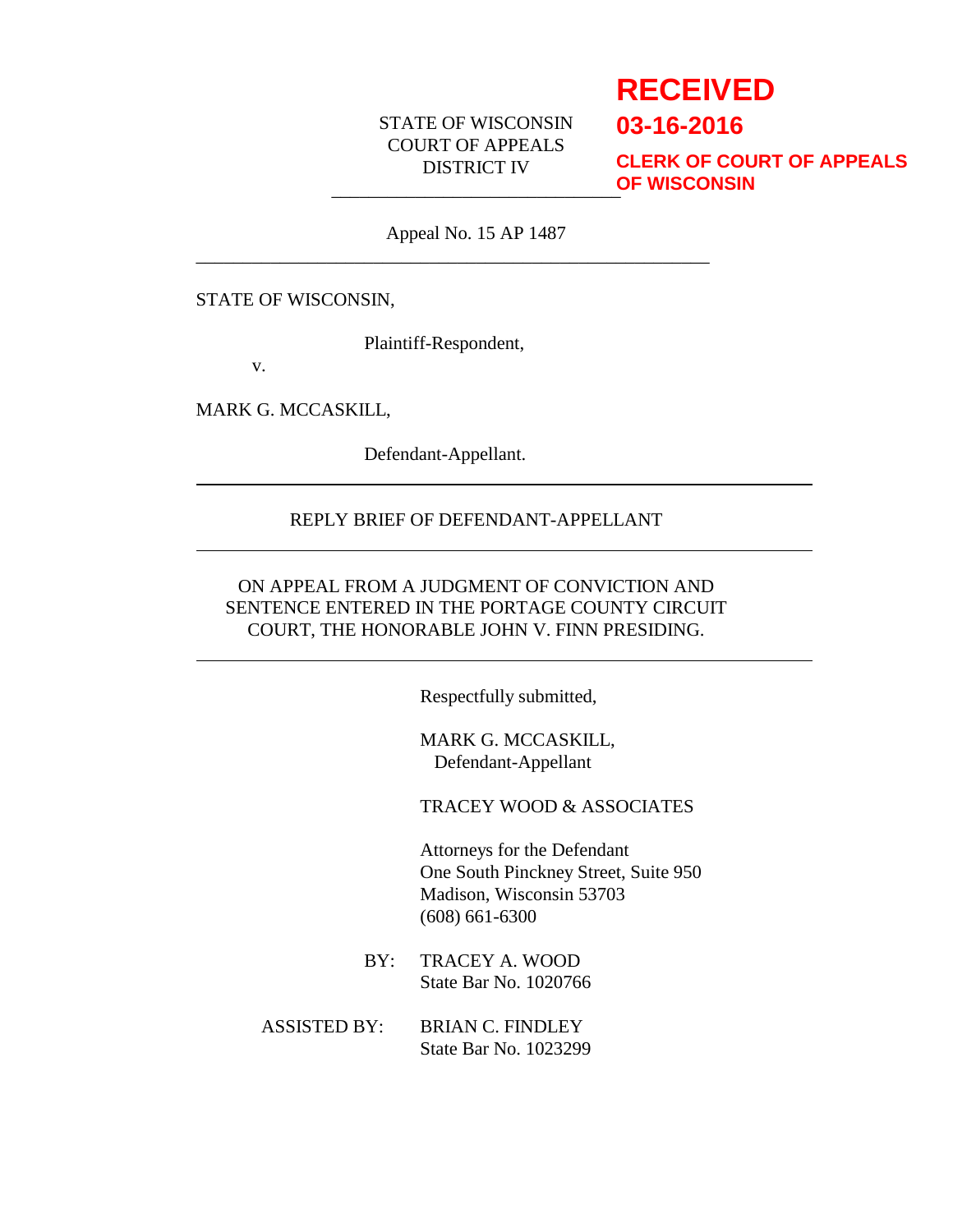# TABLE OF CONTENTS

|                                                                                                             | PAGE |
|-------------------------------------------------------------------------------------------------------------|------|
| <b>Table of Authorities</b>                                                                                 | 3    |
| <u>Argument</u>                                                                                             |      |
| A PERSON HAS NOT OPERATED A PARKED<br>$\mathbf{I}$ .<br>VEHICLE MERELY BY SLEEPING IN THE<br>DRIVER'S SEAT. | 4    |
| THE EVIDENCE WAS INSUFFICIENT.<br>$\Pi$                                                                     | 6    |
| III. THE 2005 CONVICTION SHOULD BE<br>EXCLUDED FOR SENTENCING PURPOSES.                                     | 8    |
| IV. THIS COURT SHOULD GRANT A NEW TRIAL<br>IN THE INTERESTS OF JUSTICE.                                     | 14   |
| Conclusion                                                                                                  | 17   |
|                                                                                                             |      |
| Certification                                                                                               | 18   |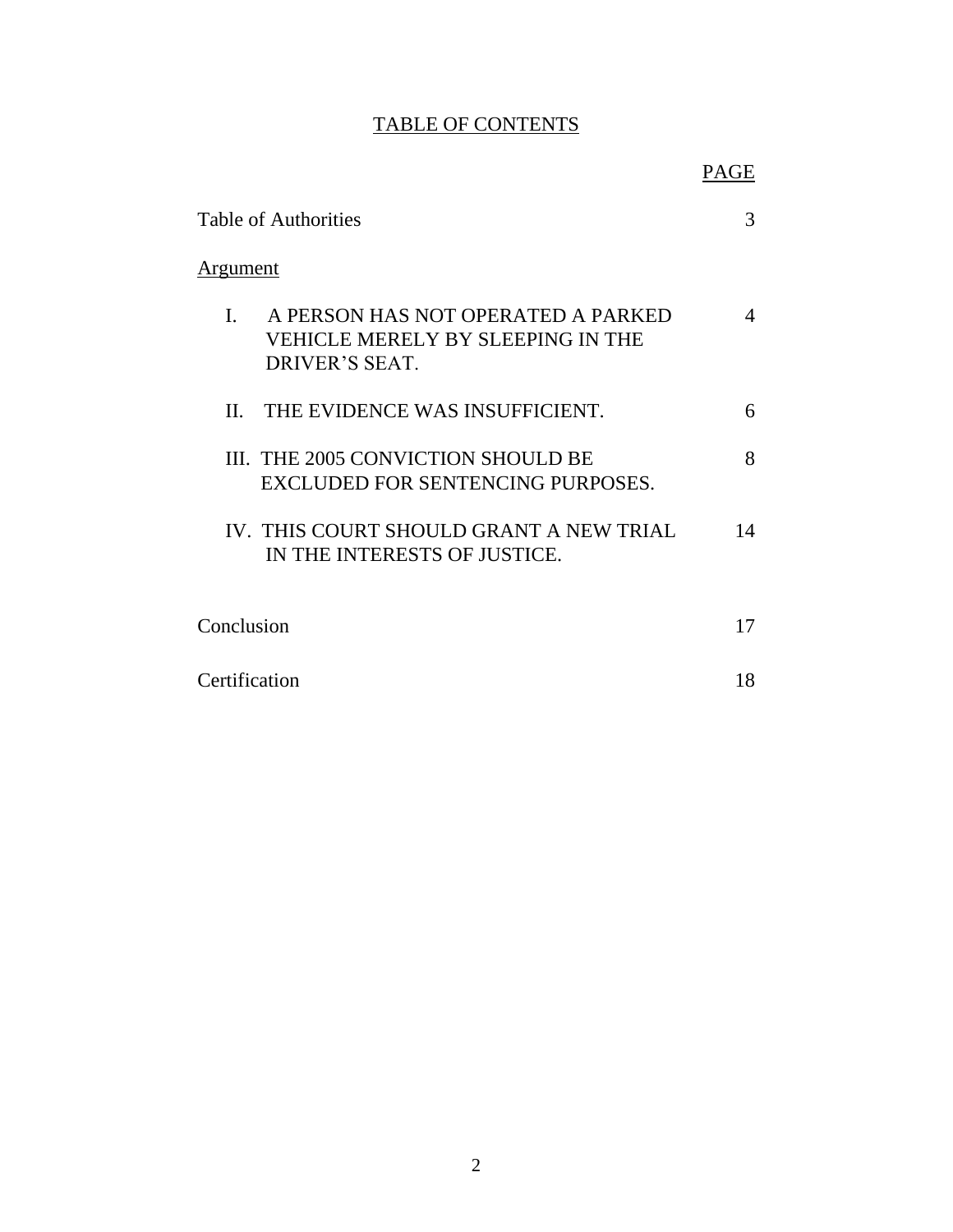# TABLE OF AUTHORITIES

| Cases                                                    |
|----------------------------------------------------------|
| Charolais Breeding Ranches v. F.P.C. Sec. Corp.,         |
|                                                          |
| Dunn v. United States,                                   |
|                                                          |
| Michigan v. DeFelippo,                                   |
|                                                          |
| Nabbenfeld v. State,                                     |
|                                                          |
| State v. Baker,                                          |
|                                                          |
|                                                          |
| State v. Ernst,                                          |
| 2005 WI 107, 283 Wis. 2d 300, 699 N.W.2d 92 12, 13       |
| State v. Forster,                                        |
| 260 Wis. 2d 149, 659 N.W.2d 144 (Ct. App. 2003) 15       |
| State v. Johnson,                                        |
|                                                          |
| State v. Klessig,                                        |
|                                                          |
| State v. Mertes,                                         |
|                                                          |
| State v. Poellinger,                                     |
|                                                          |
| State v. Thomas,                                         |
| 161 Wis. 2d 616, 468 N.W.2d 729 (Ct. App. 1991) 15       |
| State v. Thomas,                                         |
| 2004 WI App 115, 274 Wis. 2d 513, 683 N.W.2d 497 16      |
| State v. Wilson,                                         |
|                                                          |
| Village of Cross Plains v. Haanstad,                     |
| 2006 WI 16, 288 Wis. 2d 573, 709 N.W.2d 447 (2006)  5, 6 |
| Westfall v. Kottke,                                      |
|                                                          |
| <b>Statutes</b>                                          |
|                                                          |
|                                                          |
|                                                          |
|                                                          |
|                                                          |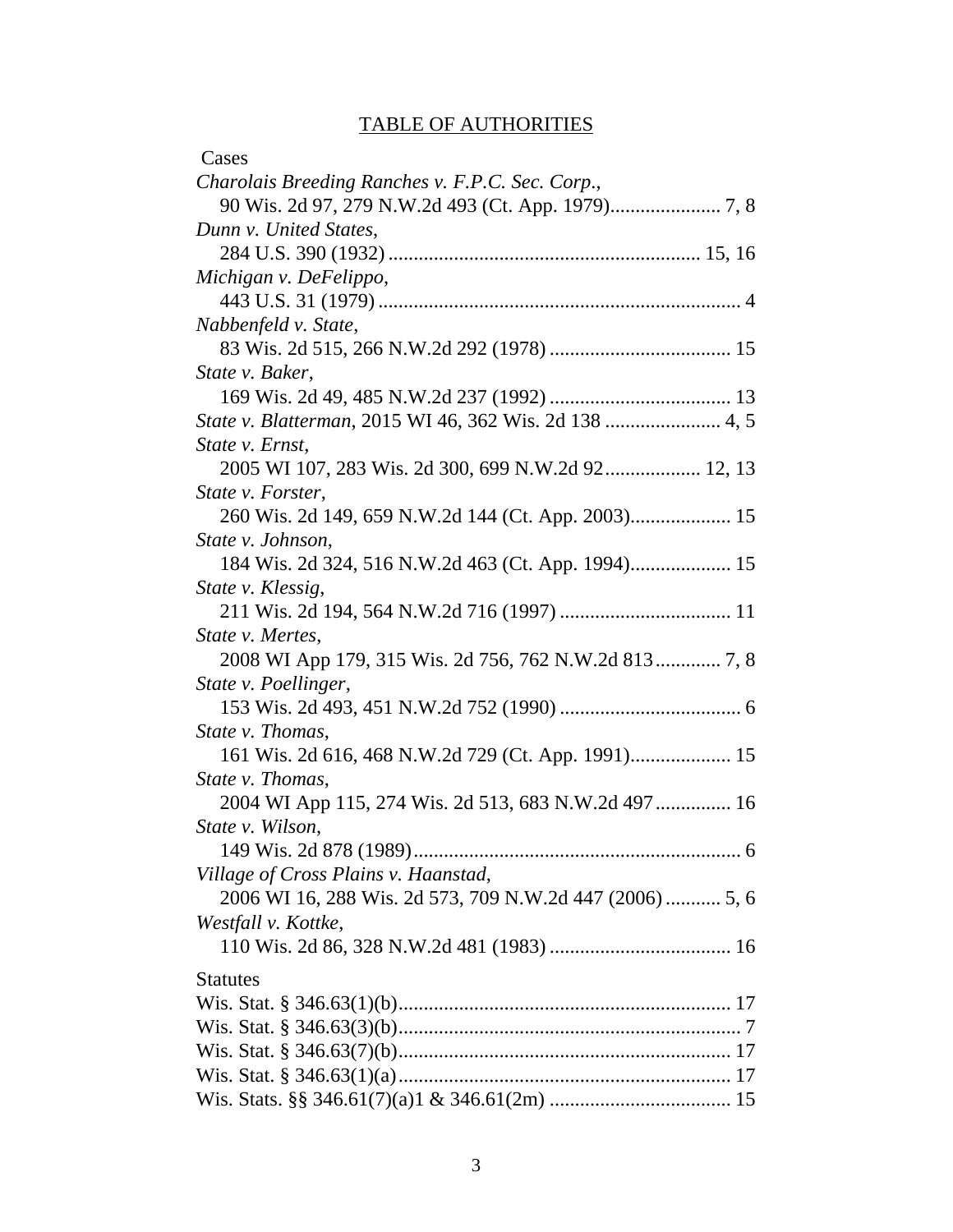#### ARGUMENT

#### **I. A PERSON HAS NOT OPERATED A PARKED VEHICLE MERELY BY SLEEPING IN THE DRIVER'S SEAT.**

The State's numerous claims with regard to this issue are wrong. First, it argues that law enforcement officers are not required to rule out the possibility of innocent behavior before initiating a brief stop. That is so, but that is not what occurred here. After investigating, the officers arrested McCaskill who was merely sleeping in his parked car with the lights on and the engine off with no evidence the keys were in the ignition. That is an arrest without probable cause.

> 'Probable cause' to justify an arrest means facts and circumstances within the officer's knowledge that are sufficient to warrant a prudent person, or one of reasonable caution, in believing, in the circumstances shown, that the suspect has committed, is committing, or is about to commit an offense.

*Michigan v. DeFelippo*, 443 U.S. 31, 37 (1979). Here the officers lacked facts that would have caused a reasonably cautious or prudent person to believe that McCaskill committed the crime of operating while intoxicated. Once the law enforcement officers found Mr. McCaskill sleeping in his car, they could transport him to the hospital if they were concerned about his safety, *State v. Blatterman*, 2015 WI 46, ¶59, 362 Wis. 2d 138, 864 N.W.2d, but there was no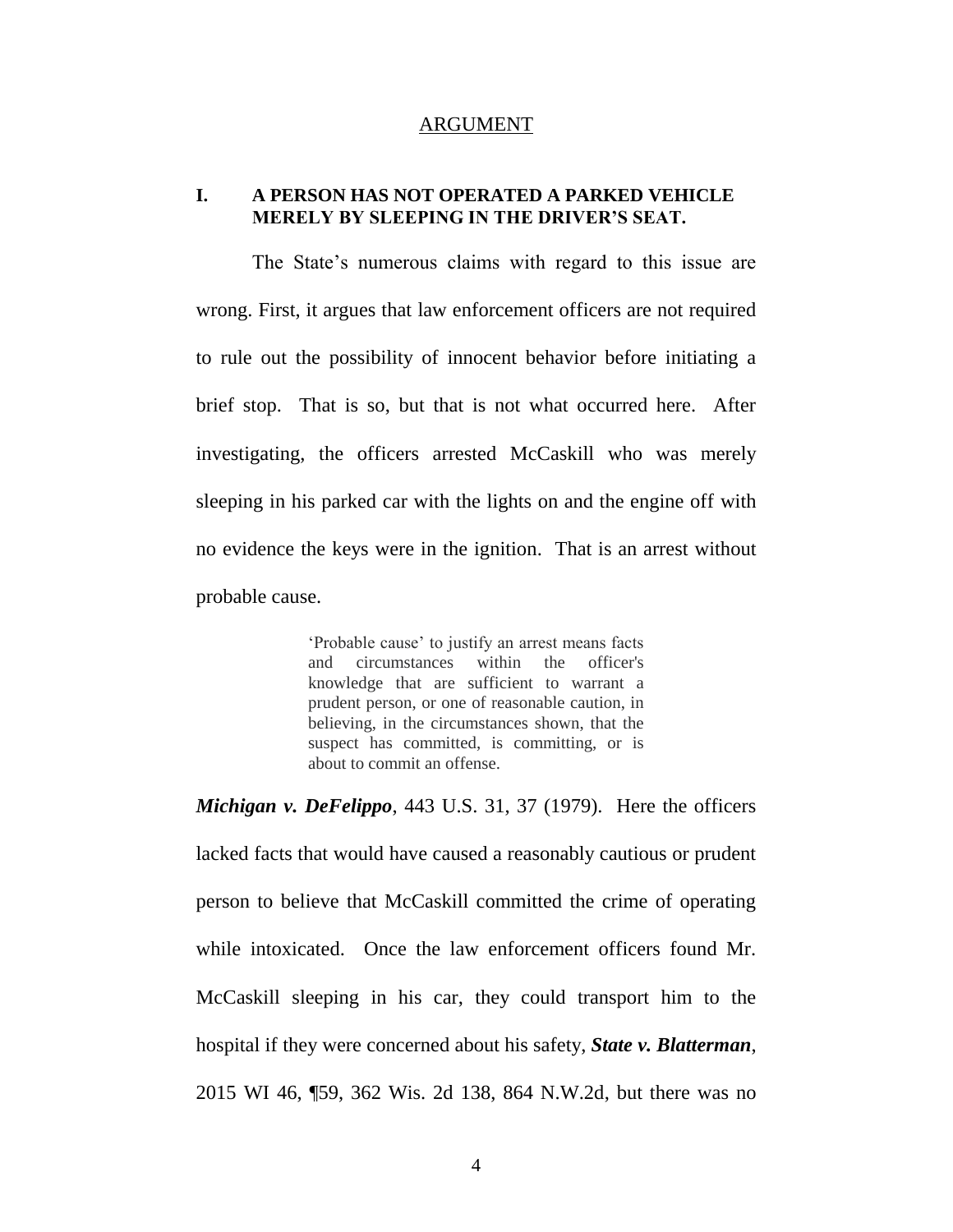probable cause to arrest him because they had no facts supporting any belief that he had manipulated the controls of the vehicle.

The State tries to distinguish this case from *Village of Cross Plains v. Haanstad*, 2006 WI 16, 288 Wis. 2d 573, 709 N.W.2d 447 (2006), on the theory that in *Haanstad* there was evidence that Ms. Haanstad did not drive the vehicle to where she was found sitting in the driver's seat with the engine running. *Id***.** at ¶¶3-5. The State's theory is that *Haanstad* is therefore different because in this case there is no evidence "to absolve McCaskill of having driven the vehicle." (State's brief at 3). This is a request that this Court apply the wrong burden of proof. McCaskill does not have to prove anything; "The burden is on the state to show [it] had probable cause to arrest." *Blatterman*, 362 Wis. 2d 138, ¶34.

In addition, if sitting in the driver's seat with the engine running is insufficient to establish that the person sitting in the driver's seat has operated the vehicle, then sleeping in the driver's seat without the car running or even without any proof that the defendant had the keys cannot possibly qualify as operation of the vehicle. The State ignores entirely the fact that Mr. McCaskill committed no crime unless the State can prove that he physically manipulated or activated "any of the controls of a motor vehicle

5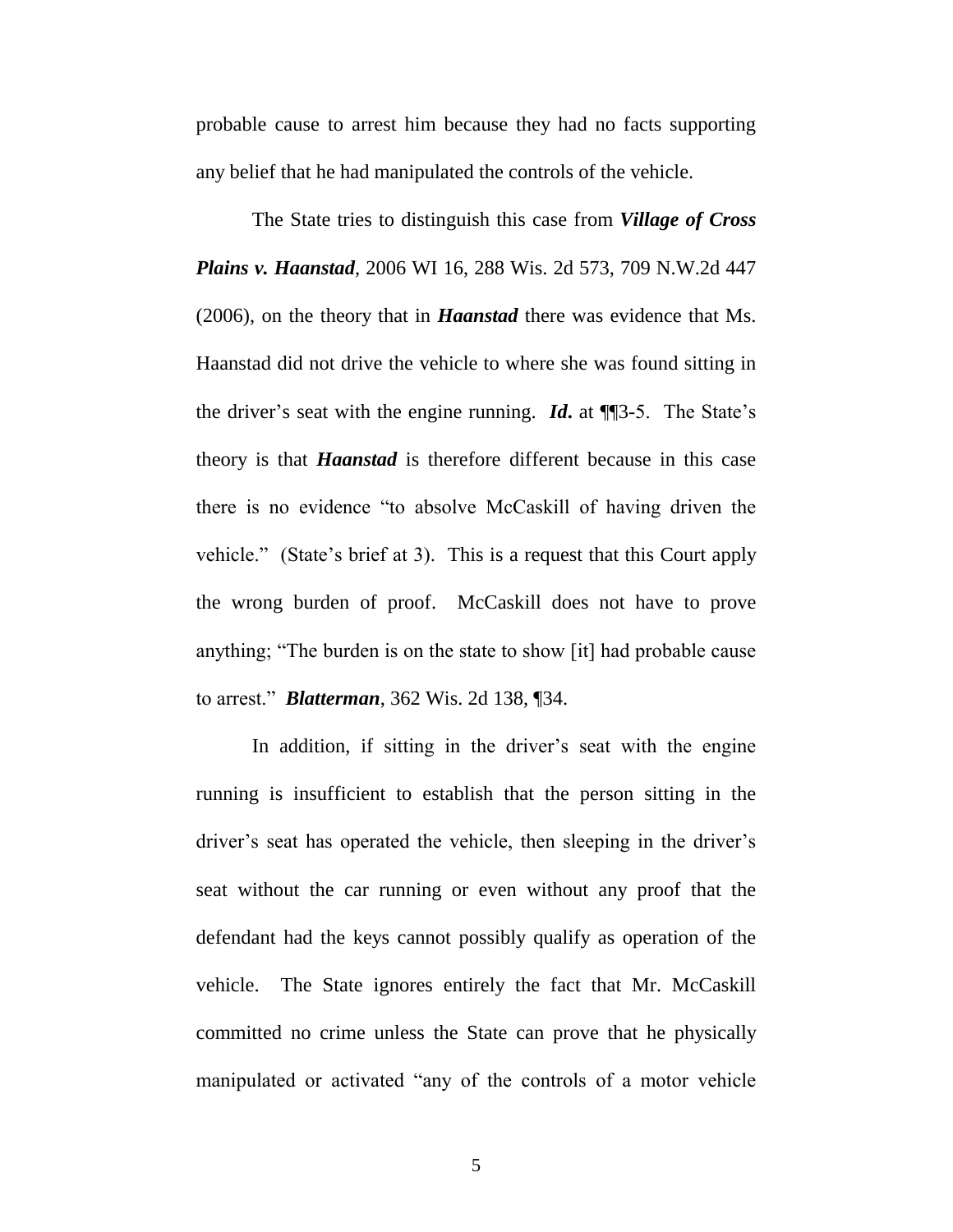necessary to put it in motion." Wis. Stat. § 346.63(3)(b). Since the engine was running in *Haanstad,* there is far more evidence of activation in *Haanstad* than here. Yet even in that case the Wisconsin Supreme Court said that, "because there exists no evidence, direct or circumstantial, that Haanstad touched any controls of the vehicle necessary to put it in motion while she was intoxicated," "Haanstad did not 'operate' the motor vehicle as defined in Wis. Stat. § 346.63(3)(b)." *Haanstad*, 288 Wis. 2d 573 at ¶¶24-25.

#### **II. THE EVIDENCE WAS INSUFFICIENT.**

The State applies only part of the law regarding sufficiency of the evidence. It says that this Court must accept the inferences drawn by the trier of fact "unless the evidence the inference is based on is incredible as a matter of law." (State's brief at 5; *citing State v. Wilson*, 149 Wis. 2d 878 (1989)). However, circumstantial evidence that does not exclude the possibility of innocence is insufficient. As stated in *State v. Poellinger*, 153 Wis. 2d 493, 501-02, 451 N.W.2d 752 (1990) (emphasis added), addressing the burden at trial:

> In order to overcome the presumption of innocence accorded a defendant in a criminal trial, the state bears the burden of proving each essential element of the crime charged beyond a reasonable doubt. It is well established that a finding of guilt may rest upon evidence that is entirely circumstantial and that circumstantial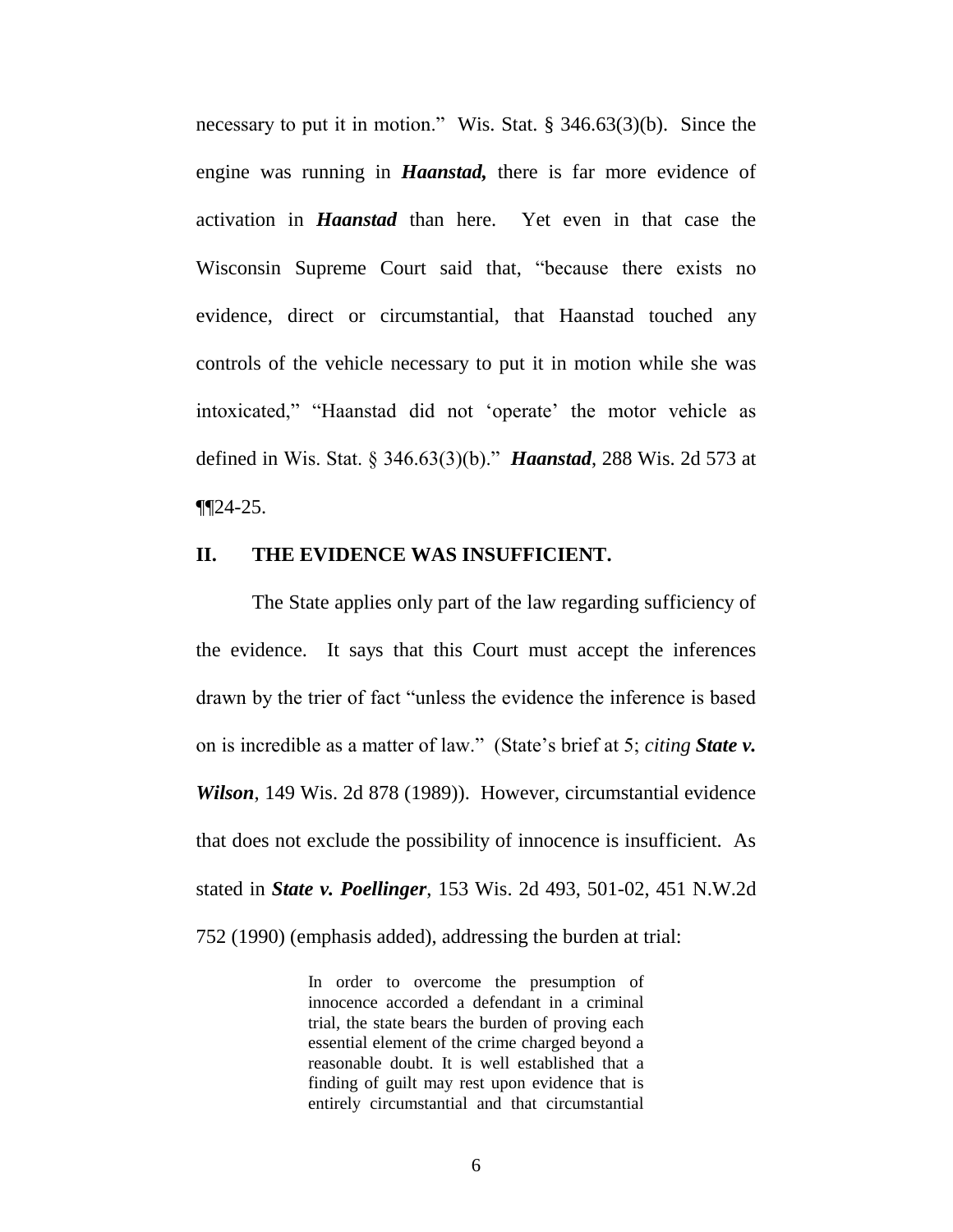evidence is oftentimes stronger and more satisfactory than direct evidence. Regardless of whether the evidence presented at trial to prove guilt is direct or circumstantial, **it must be sufficiently strong and convincing to exclude every reasonable hypothesis consistent with the defendant's innocence** in order to meet the demanding standard of proof beyond a reasonable doubt.

The State has not rebutted McCaskill's claim that "it is easy to imagine numerous scenarios where the defendant was driven to the scene and got in the driver's seat after the other driver left." (State's brief at 2). Therefore, it has admitted it. *See Charolais Breeding Ranches v. F.P.C. Sec. Corp***.**, 90 Wis. 2d 97, 109, 279, N.W.2d 493 (Ct. App. 1979) (arguments not refuted are deemed admitted). Given this admission and given the fact that circumstantial evidence is not sufficient unless it excludes every reasonable hypothesis consistent with innocence, this Court must reverse. Even viewing the evidence in the light most favorable to the prosecution, the evidence is insufficient. This Court can affirm only if it ignores the clear analysis listed by the Wisconsin Supreme Court in *Haanstad.*

The State's reliance on *State v. Mertes*, 2008 WI App 179, 315 Wis. 2d 756, 762 N.W.2d 813, is misplaced as it is easily distinguishable. McCaskill concedes that had the keys been in the ignition then *Mertes* would apply. However, the keys were in the ignition in *Mertes,* and in this case there is not even any evidence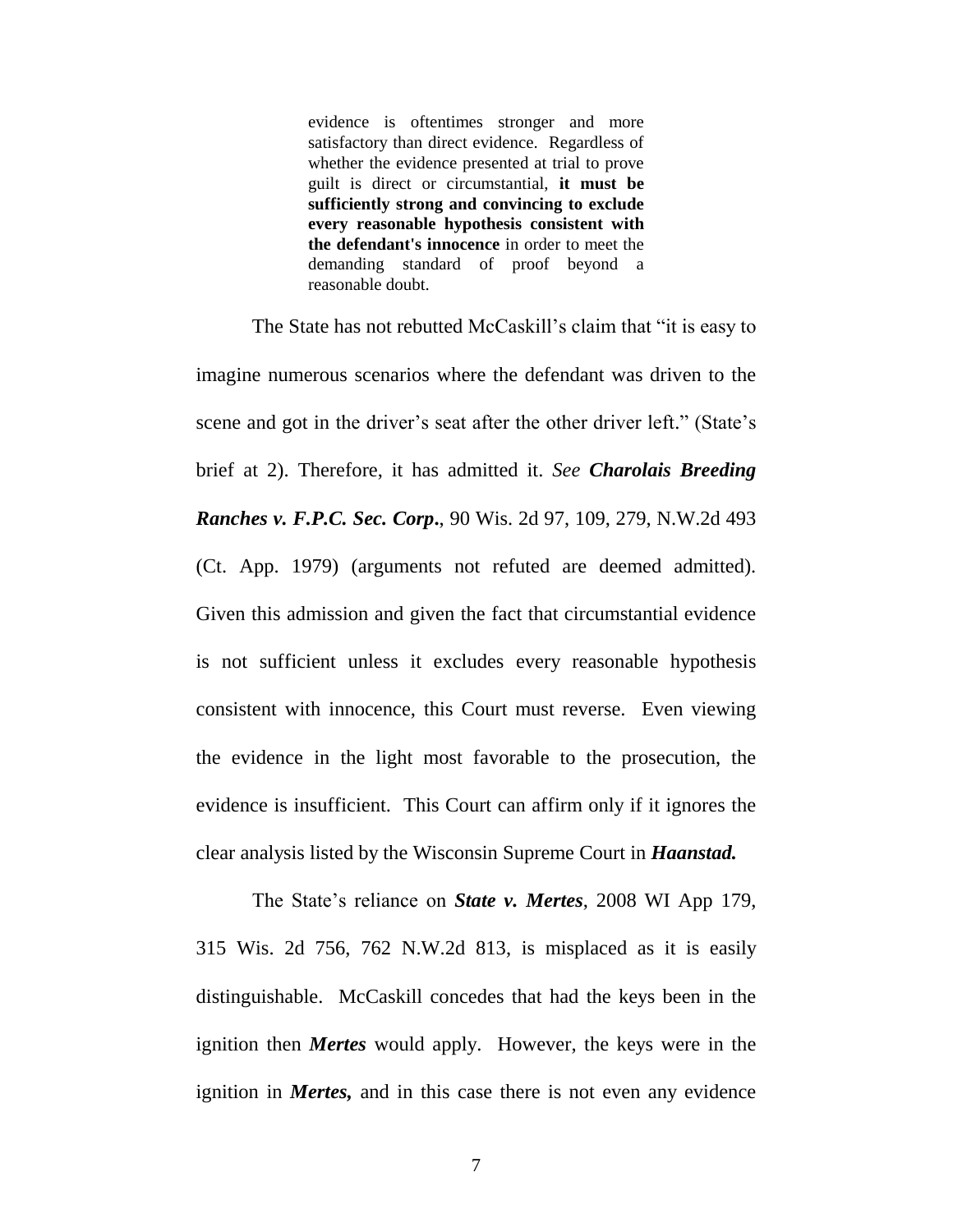that McCaskill had possession of the keys. Furthermore, contributing to the circumstantial evidence in *Mertes* was Mertes' admissions that he had come from Milwaukee and was heading back; had been there about 10 minutes; and there was no suggestion of a passenger or other driver. *Id*. at ¶14. None of those facts are present in this case, and here it is undisputed that neither officer testified that the keys were in the ignition. *Mertes* defines a line that the facts in this case do not approach.

In short, the evidence was insufficient because the State admits that the evidence does not exclude scenarios where Mr. McCaskill did not operate a vehicle while intoxicated.

# **III. THE 2005 CONVICTION SHOULD BE EXCLUDED FOR SENTENCING PURPOSES.**

The State concedes that the plea colloquy in the 2005 case does not meet the standard laid out in *Bangert* because it does not deny it. *Charlois, supra*. Rather it claims McCaskill has made a false statement when he swore in his affidavit that, "I was not represented by a lawyer at any time in the Portage County case." The transcripts speak for themselves. The initial hearing went as follows: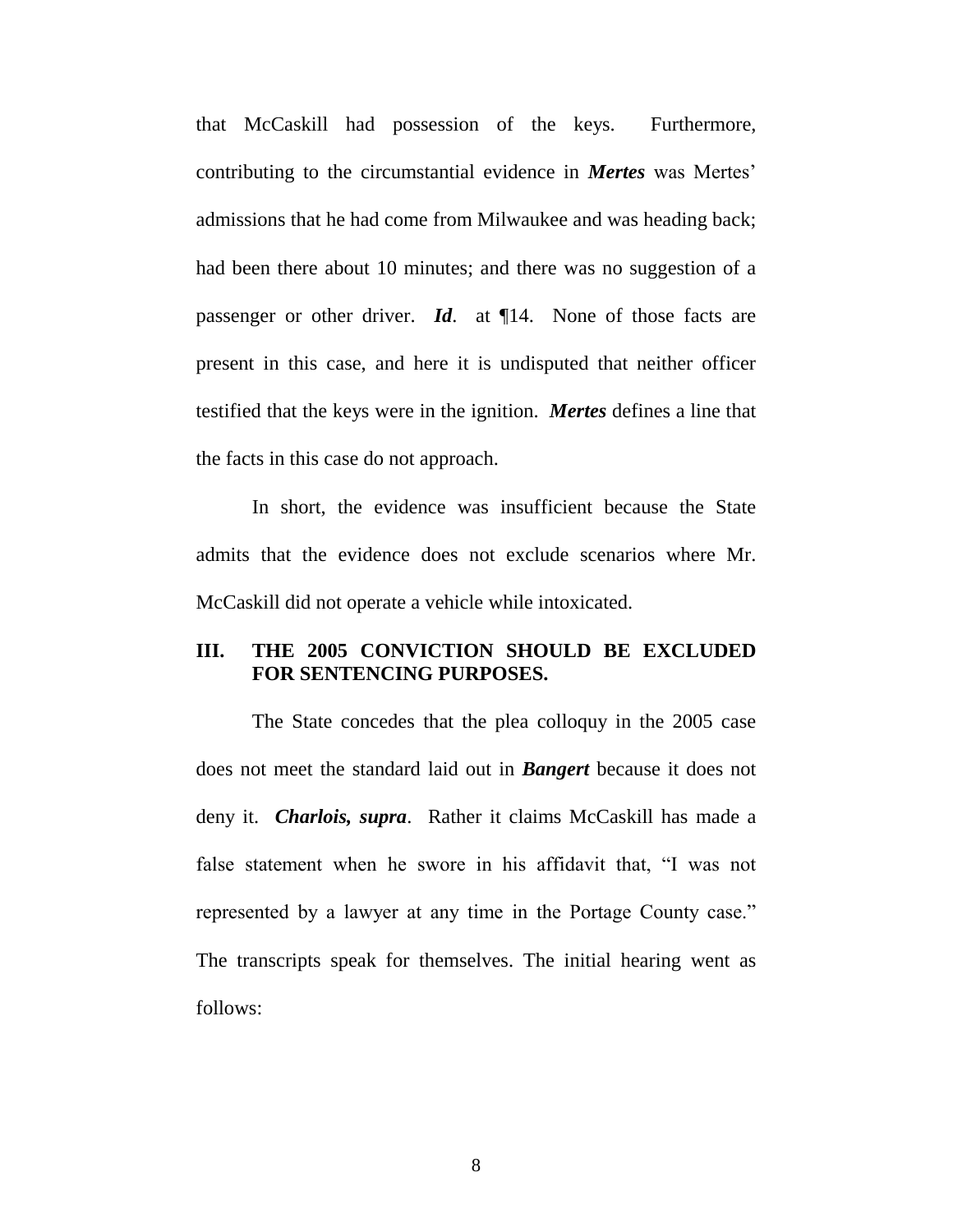THE COURT: Do you understand this is a criminal charge. (sic) The penalty for a third offense is a fine of no less than \$600, no more than 2,000 plus costs. Jail sentences not less thirty days, not more than one year and other penalties. Do you understand that?

THE DEFENDANT: Yes, sir.

THE COURT: Do you want to talk to an attorney before proceeding?

THE DEFENDANT: I already got an attorney.

THE COURT: I'm sorry?

THE DEFENDANT: Not guilty. I already have—

THE COURT: You want to enter not guilty pleas here today?

THE DEFENDANT: Yes Sir.

THE COURT: The court accepts that.

McCaskill subsequently told the court, "My attorney asked for a

signature [bond], if you can." (35:4-6)

At the plea hearing on September 19, 2005, the court accepted

a plea agreement following a very brief colloquy in which the court

failed to advise McCaskill of the maximum charges that he faced.

After accepting the plea, the court added.

THE COURT: Do you realize you're giving up your right to have an attorney represent you?

THE DEFENDANT: Yes.

THE COURT: And you realize if you can't afford an attorney the State would provide you one through the public defender's office, and if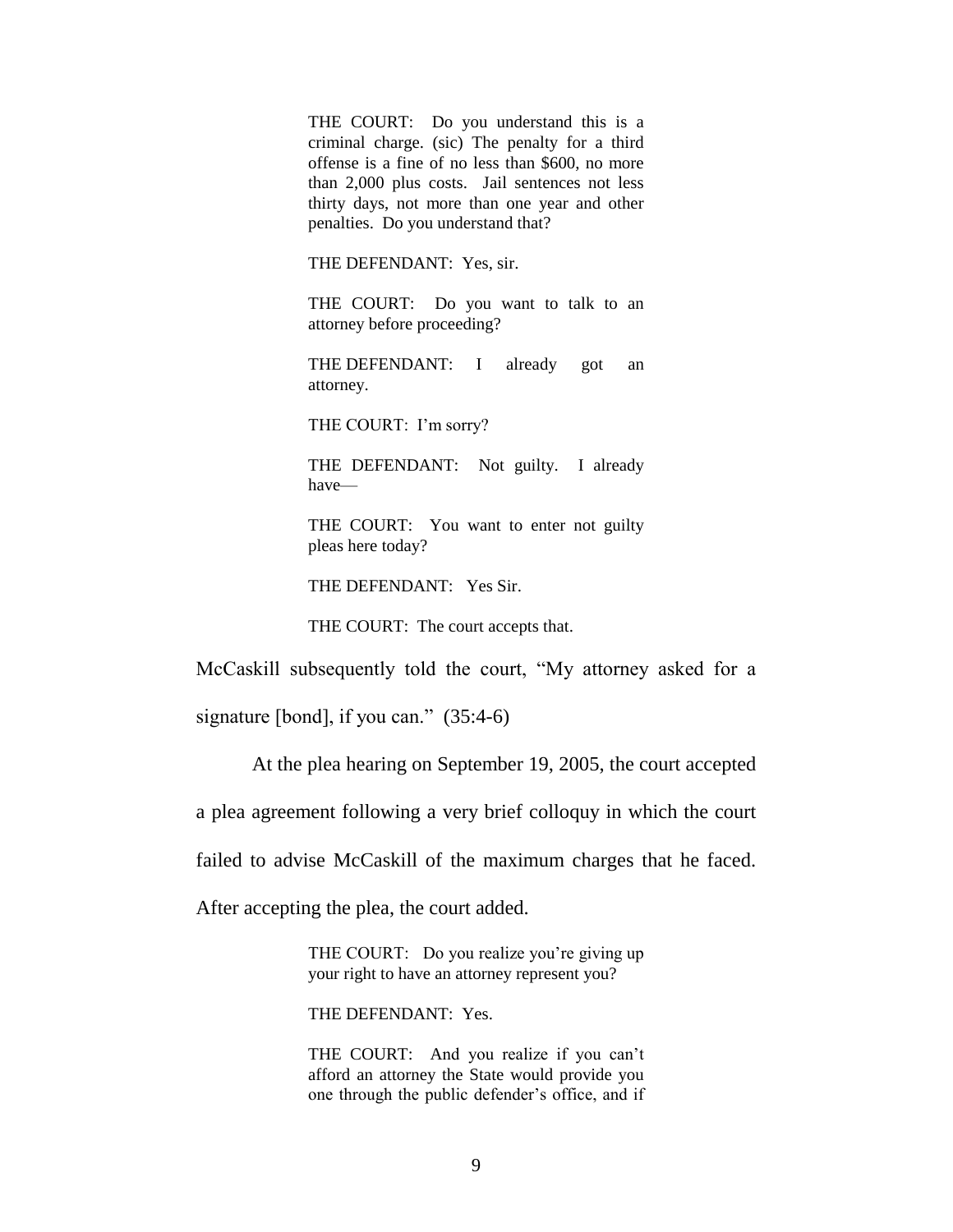they would not represent you, you could still ask the Court for an appointment of an attorney at county expense if you're indigent? Do you understand that?

THE DEFENDANT: Yeah. (36:5)

This record does not satisfy the requirements of either a valid plea or a valid waiver of the right to counsel. The plea was not a proper plea because the State has never denied that, "the court never determined McCaskill's education and comprehension. It never personally established that he understood the range of punishments, and it never determined whether any threats or punishments had been made to induce the plea." (McCaskill's brief at 27). McCaskill has correctly identified that "At the time of the guilty plea, I was not advised of the maximum penalties I faced" as the law requires. *See State v. Bangert*, 131 Wis. 2d 346, 261-62, 389 N.W.2d 12 (1986) (McCaskill's brief at 26-27). The State has argued that the court did inform McCaskill of the maximum penalties at the initial hearing, but McCaskill has asserted, and the State has never denied, that the relevant time is what the defendant knew at the time of the plea itself. (Brief at 28).

Instead of defending the adequacy of the colloquy in the 2005 conviction, the State replies that McCaskill cannot collaterally attack the prior plea because McCaskill was represented by counsel and his

10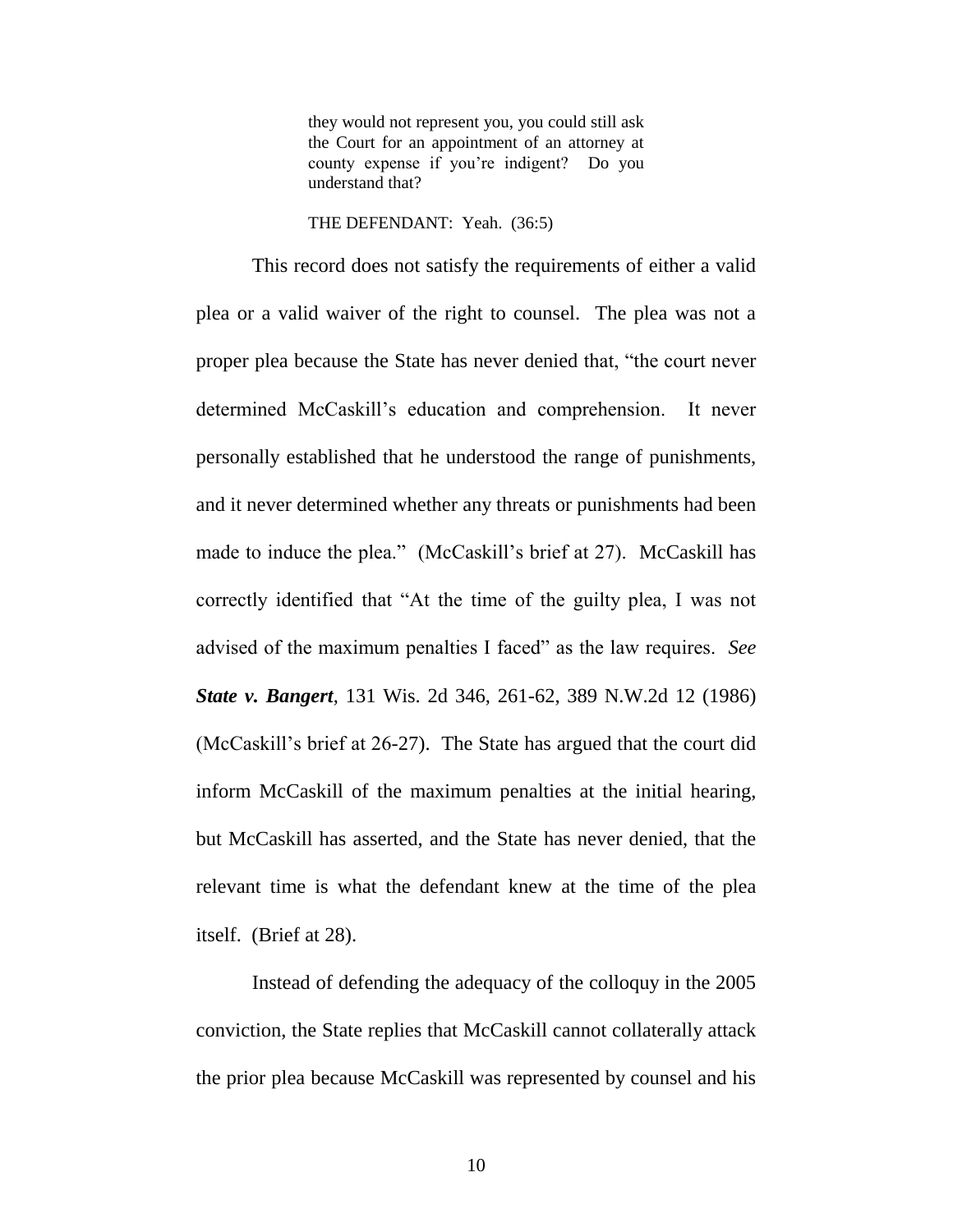claims that he was not represented are false. However, McCaskill's claim that, "I was not represented by a lawyer at any time in the Portage County case," is true. No attorney ever entered an appearance or ever appeared on the record in that case. Furthermore, subsequent counsel for McCaskill has explained, "The attorney McCaskill referenced actually represented him on a different matter and not the pending case. That attorney had simply advised McCaskill to ask for a signature bond." (31:56, 35:6). (McCaskill brief at 12).

McCaskill's claim to the court that "I already got an attorney," was not a valid waiver of counsel. Nor was his admission that he understood that he was giving up his right to have an attorney. As stated in *State v. Klessig*, 211 Wis. 2d 194, 206, 564 N.W.2d 716 (1997), before a defendant may validly waive counsel the court must: 1) ascertain that the defendant has made a deliberate choice to proceed without counsel; 2) must make sure that the defendant was aware of the difficulties and disadvantages of selfrepresentation; 3) establish that the defendant understands the seriousness of the charges; and 4) knows the general range of penalties possible. Here the court failed to make sure that McCaskill's choice was deliberate and informed because it failed to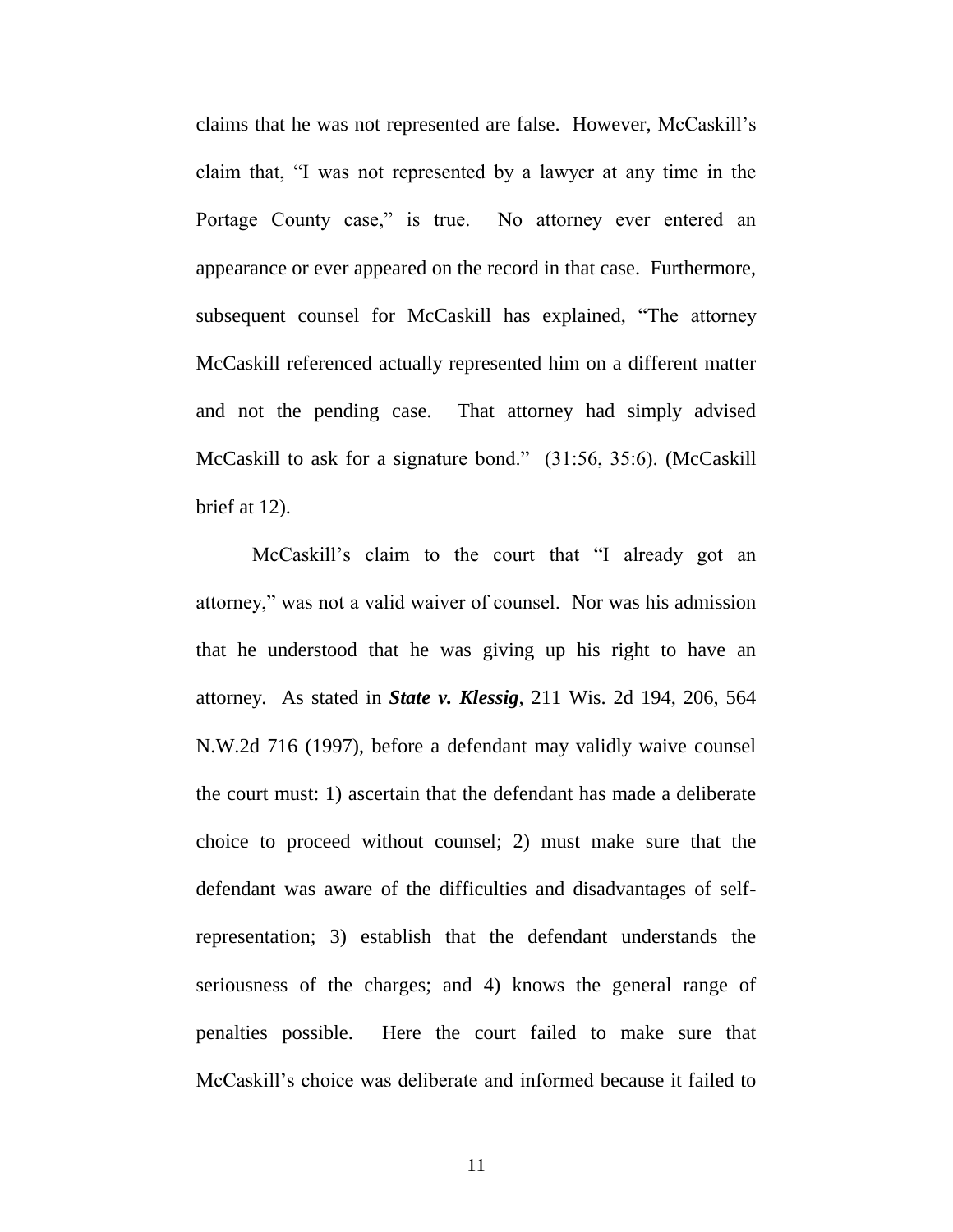ascertain that McCaskill was aware of the difficulties of selfrepresentation or that he understood the general range of penalties. It was not a valid waiver.

The State's only response is to say that this case is similar to *State v. Ernst*, 2005 WI 107, 283 Wis. 2d 300, 699 N.W.2d 92, where the Court denied a collateral attack. However, that claim is wrong. This case is different because, as addressed above, McCaskill did not validly waive counsel, and he has established a prima facie case that the plea colloquy in the prior case failed to establish that McCaskill knew or understood all of the information that should have been provided.

The issue in *Ernst* was whether "in a collateral attack, the violation of the *Klessig* requirements can be raised to the level of a constitutional violation and, if so, under what circumstances." *Id***.** *at ¶*22. The Court concluded that, "For there to be a valid collateral attack, we require the defendant to point to facts that demonstrate that he or she 'did not know or understand the information which should have been provided' in the previous proceeding and, thus, did not knowingly, intelligently and voluntarily waive his or her right to counsel." *Id*. at ¶25. The Court found that Ernst had failed to prove a prima facie case because he "made no mention of specific facts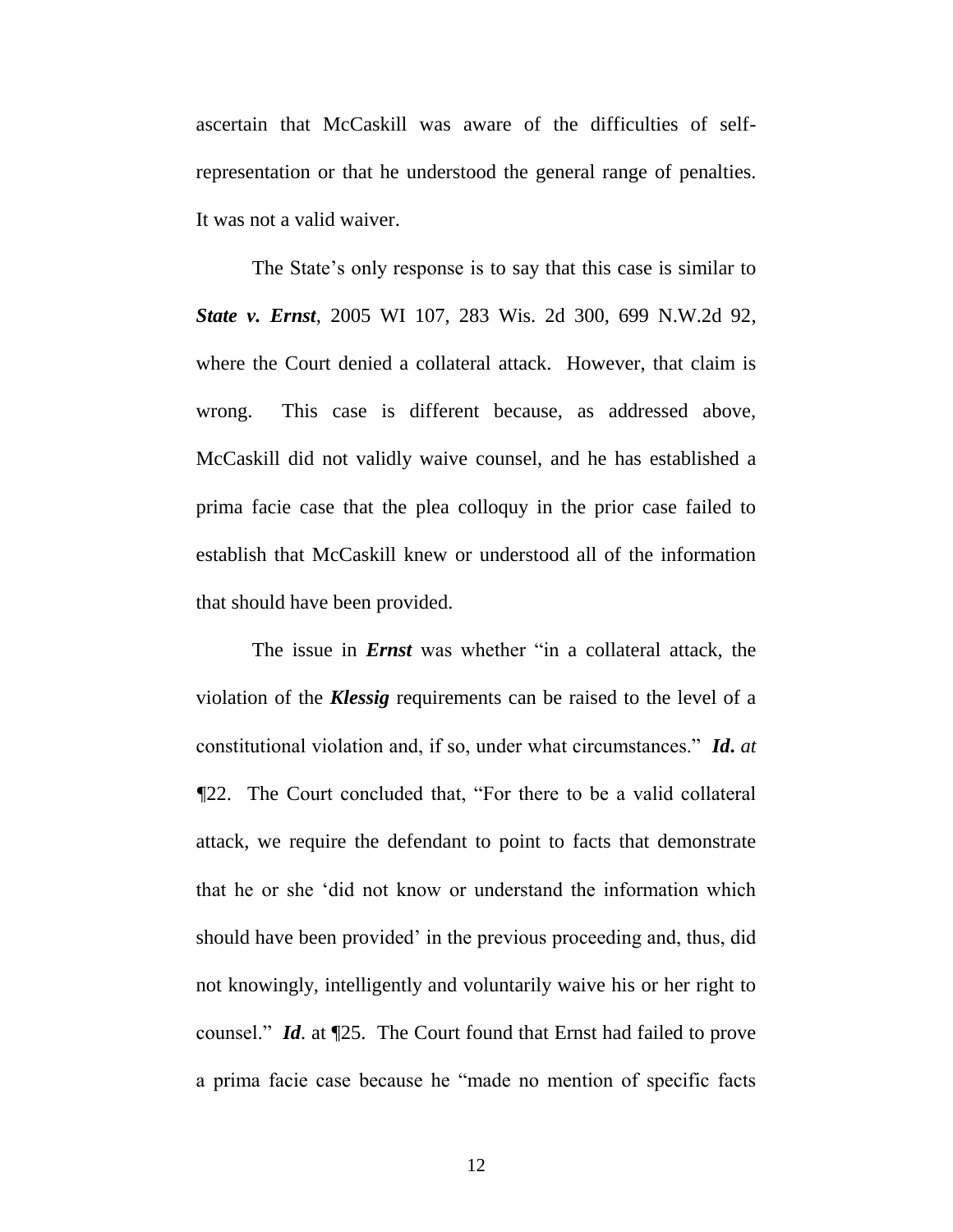that show that his plea was not a knowing, intelligent, and voluntary one." *Id*. Ernst's motion failed because all he did was claim that the court had failed to address all 4 of the *Klessig* factors with Ernst, and this claim lacked specific facts.

In contrast, as listed above, in this case McCaskill has pointed to specific facts that the court never advised him of the maximum penalties at the time of the plea and never ascertained that he understood the disadvantages of self-representation. Because the record does not establish that Mr. McCaskill understood everything that he should have known, the burden shifts to the State to prove that he did know. *See Ernst*, 2005 WI 107 at ¶27, *see also State v. Baker*, 169 Wis. 2d 49, 77-78, 485 N.W.2d 237 (1992) (State has burden of proving that defendant knowingly, voluntarily, and intelligently waived his right to counsel).

The State has failed to carry its burden of proving that Mr. McCaskill knowingly, intelligently, and voluntarily waived the right to counsel. He did not understand the risks of self-representation, and the court failed to advise him at the time of his plea of the penalties that he was facing. This Court must reverse.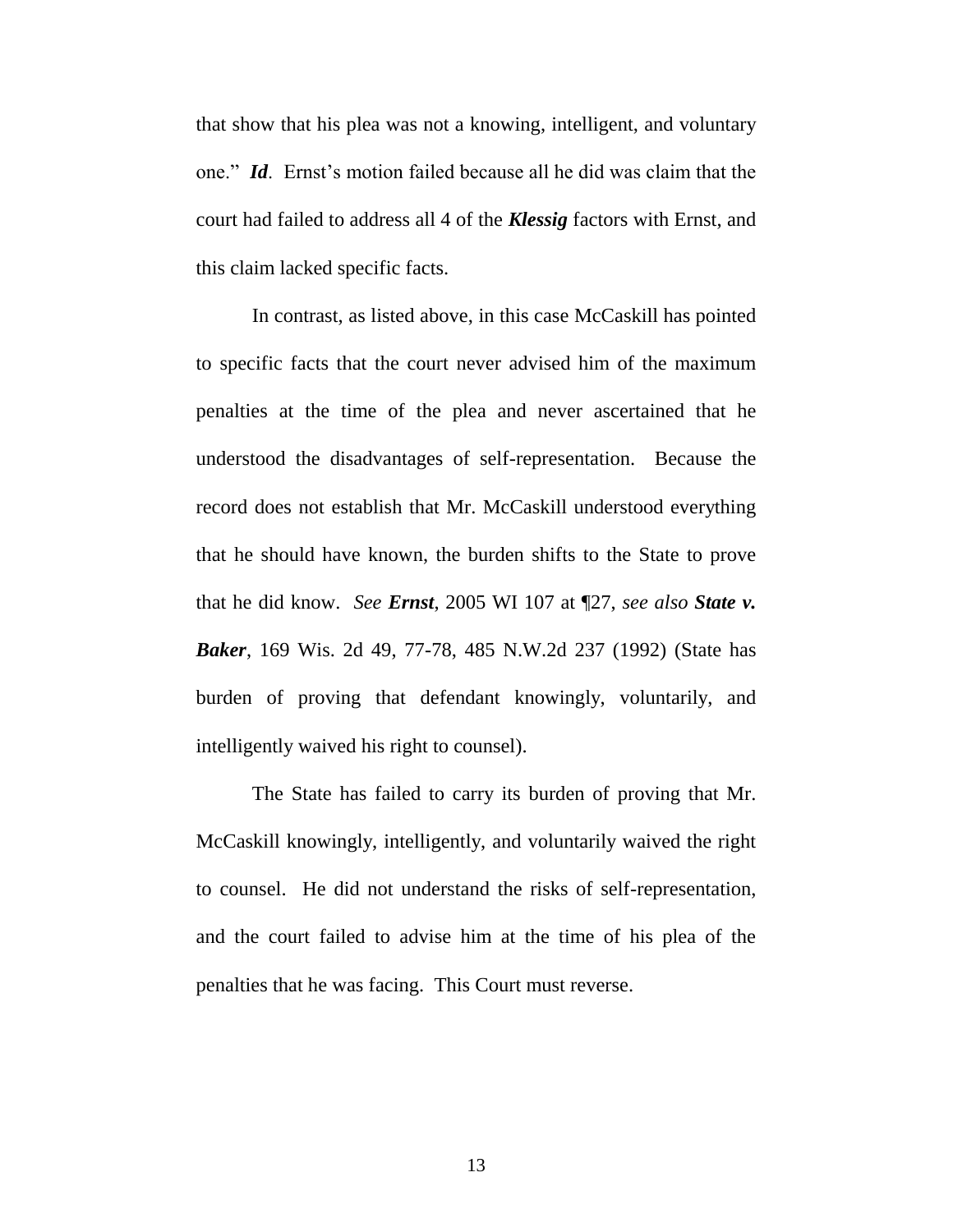#### **IV. THIS COURT SHOULD GRANT A NEW TRIAL IN THE INTERESTS OF JUSTICE.**

The State's response to this issue makes the decision for this Court very simple: If it believes that the verdicts are not inconsistent, as the State claims, then it should reject this claim. If it believes that the verdicts are inconsistent, then it must reverse. The State has provided no reason for any other ruling.

The verdicts are inconsistent. McCaskill was either operating while intoxicated or he was not. A person with a .263 blood alcohol level is drunk under any definition the Court cares to apply. There might be circumstances where a person is guilty of one but not the other, but not under these facts. The distinction between operating a vehicle with a prohibited alcohol concentration and operating under the influence might matter under different facts—such as a commercial driver or a driver under the age of 18 who was not under the influence but was operating with more than a .0 blood alcohol content as prohibited by Wis. Stats.  $\S\S$  346.61(7)(a)1 & 346.61(2m)—but there is no practical or legal difference between operating with a blood alcohol content of .263 and operating while under the influence with the same level of intoxication. The only issue is whether McCaskill manipulated any device necessary to put the vehicle in motion, and here he did not.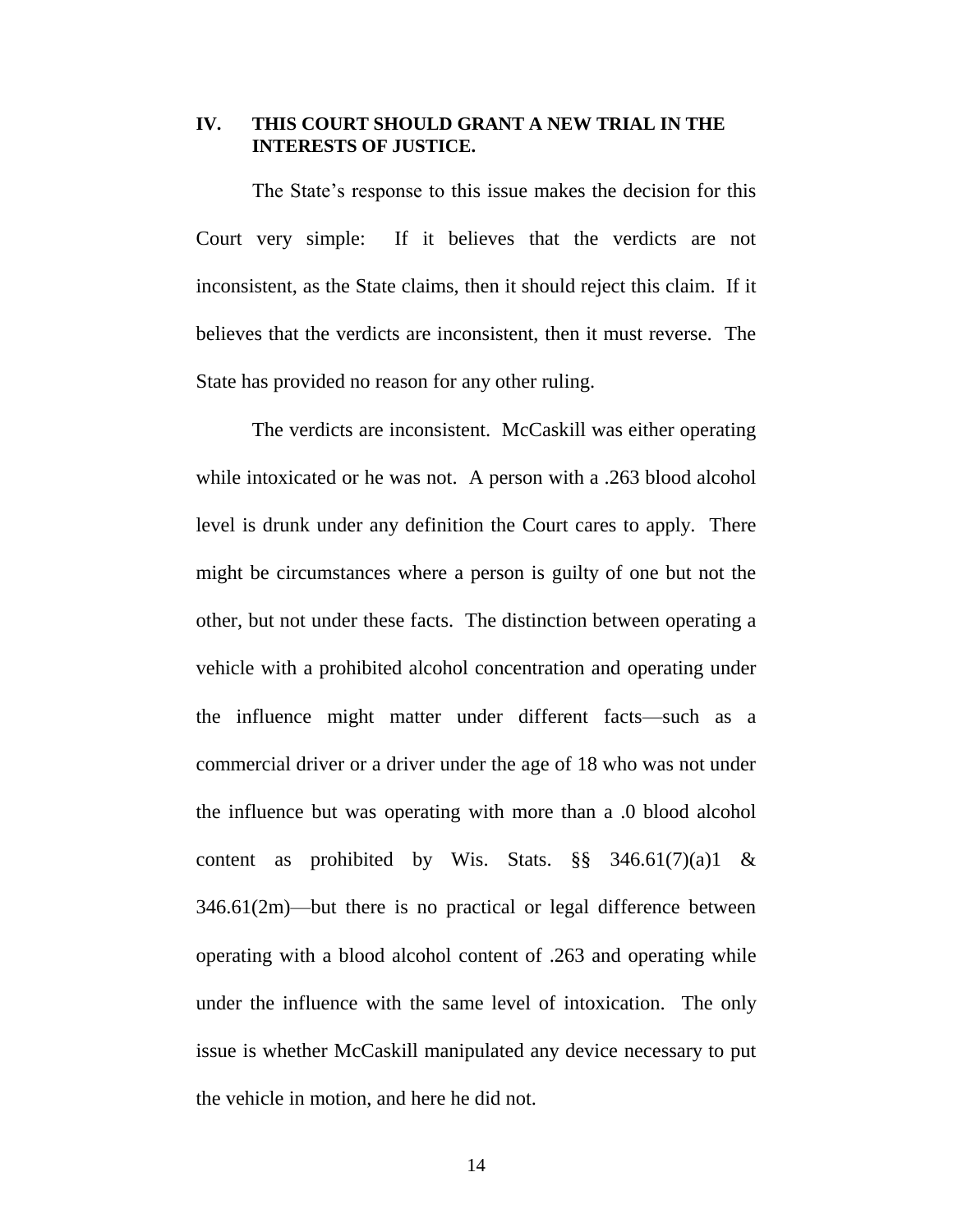The State compounds its analytical errors by citing to the wrong standard of review. *State v. Forster*, 260 Wis. 2d 149, 659 N.W.2d 144 (Ct. App. 2003), does not, as claimed by the State, provide the appropriate standard of review. That case was a sufficiency of the evidence case involving statutory interpretation, and it was not a case in which the verdicts were inconsistent or repugnant to each other. None of the other cases cited by the State are any more help to its claims. In *Dunn v. United States*, 284 U.S. 390 (1932), for example, the Supreme Court said that consistency in the verdicts was not necessary where "Each count in an indictment is regarded as a separate indictment" and where "an acquittal on one could not be pleaded as res judicata of the other." *Id*. at 393. In *Nabbenfeld v. State*, 83 Wis. 2d 515, 529, 266 N.W.2d 292 (1978), the Court said that the law does not require a jury to "either totally believe or disbelieve a witness." In *State v. Thomas*, 161 Wis. 2d 616, 468 N.W.2d 729 (Ct. App. 1991), the Court found the evidence sufficient to convict Thomas of intimidating a victim where it also found him not guilty of armed robbery. *Id* at 630. In *State v. Johnson*, 184 Wis. 2d 324, 516 N.W.2d 463 (Ct. App. 1994), the Court reversed on other grounds and said it found no problem with inconsistent verdicts where the jury convicted of battery and second-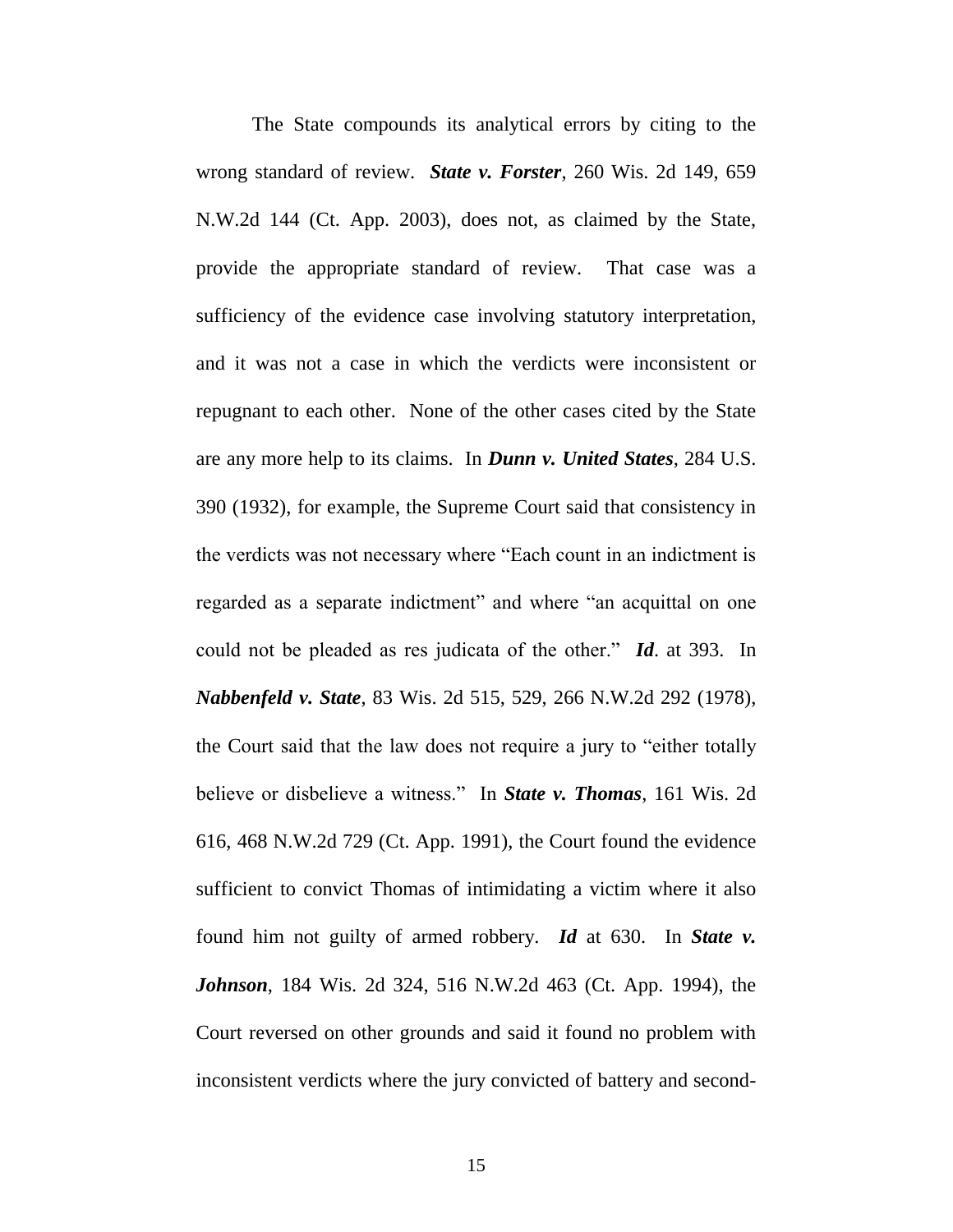degree reckless endangerment but acquitted of second-degree reckless endangerment while using a dangerous weapon. In *State v. Thomas*, 2004 WI App 115, 274 Wis. 2d 513, 683 N.W.2d 497, the Court found no grounds for reversal where the jury convicted Thomas of felon in possession of a gun but not guilty of carrying a concealed weapon.

As stated above in *Dunn*, consistency in criminal verdicts is not necessary where each count can be considered as a separate indictment. That analysis must not apply where a finding of guilt for both operating under the influence of an intoxicant, a violation of Wis. Stat. §346.63(1)(a) and operating with a prohibited blood alcohol content, a violation of Wis. Stat. § 346.63(1)(b) result in only one conviction. *See* Wis. Stat. § 346.63(7)(b). Guilt on one creates the same legal result as a finding of guilt on the other despite the fact that they have separate elements. Because the issue was whether McCaskill drove and not whether he was under the influence or driving with prohibited blood alcohol content, the verdicts are inconsistent. Therefore, as in *Westfall v. Kottke*, 110 Wis. 2d 86, 97, 328 N.W.2d 481 (1983), "when a verdict is inconsistent, such verdict, if not timely remedied by reconsideration by the jury, must result in a new trial." Here the verdict was inconsistent and the issue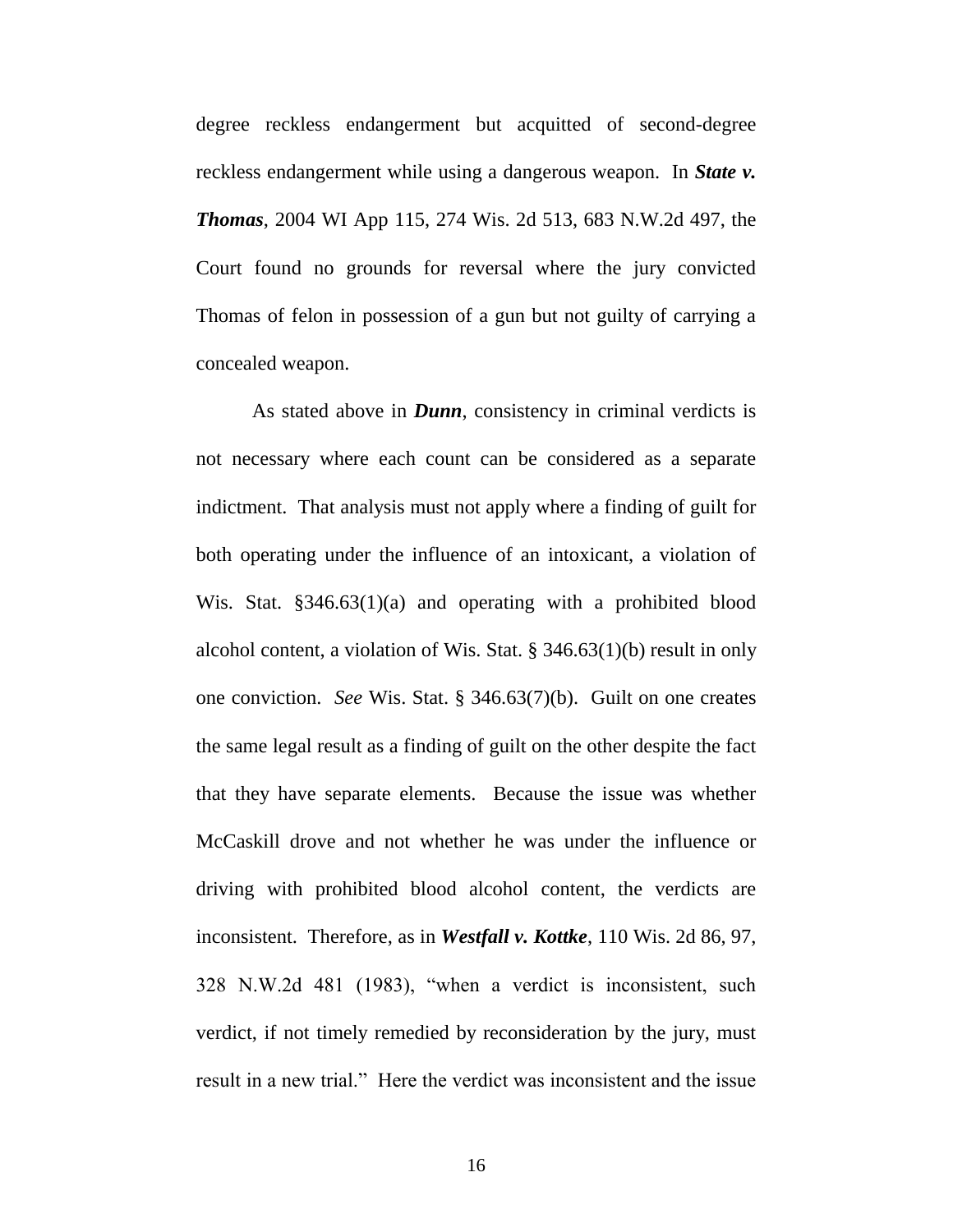has not been fully and fairly tried. This Court should reverse in the interests of justice.

## **CONCLUSION**

For these reasons, Mark McCaskill, the defendant-appellant, respectfully requests that this Court reverse his conviction in this case.

Dated at Madison, Wisconsin, \_\_\_\_\_\_\_\_\_\_\_\_\_\_\_\_, 2016.

Respectfully submitted,

MARK G. MCCASKILL, Defendant-Appellant

TRACEY WOOD & ASSOCIATES One South Pinckney Street, Suite 950 Madison, Wisconsin 53703 (608) 661-6300

\_\_\_\_\_\_\_\_\_\_\_\_\_\_\_\_\_\_\_\_\_\_\_\_\_\_\_

 TRACEY A. WOOD State Bar No. 1020766

ASSISTED BY: BRIAN C. FINDLEY State Bar No. 1023299